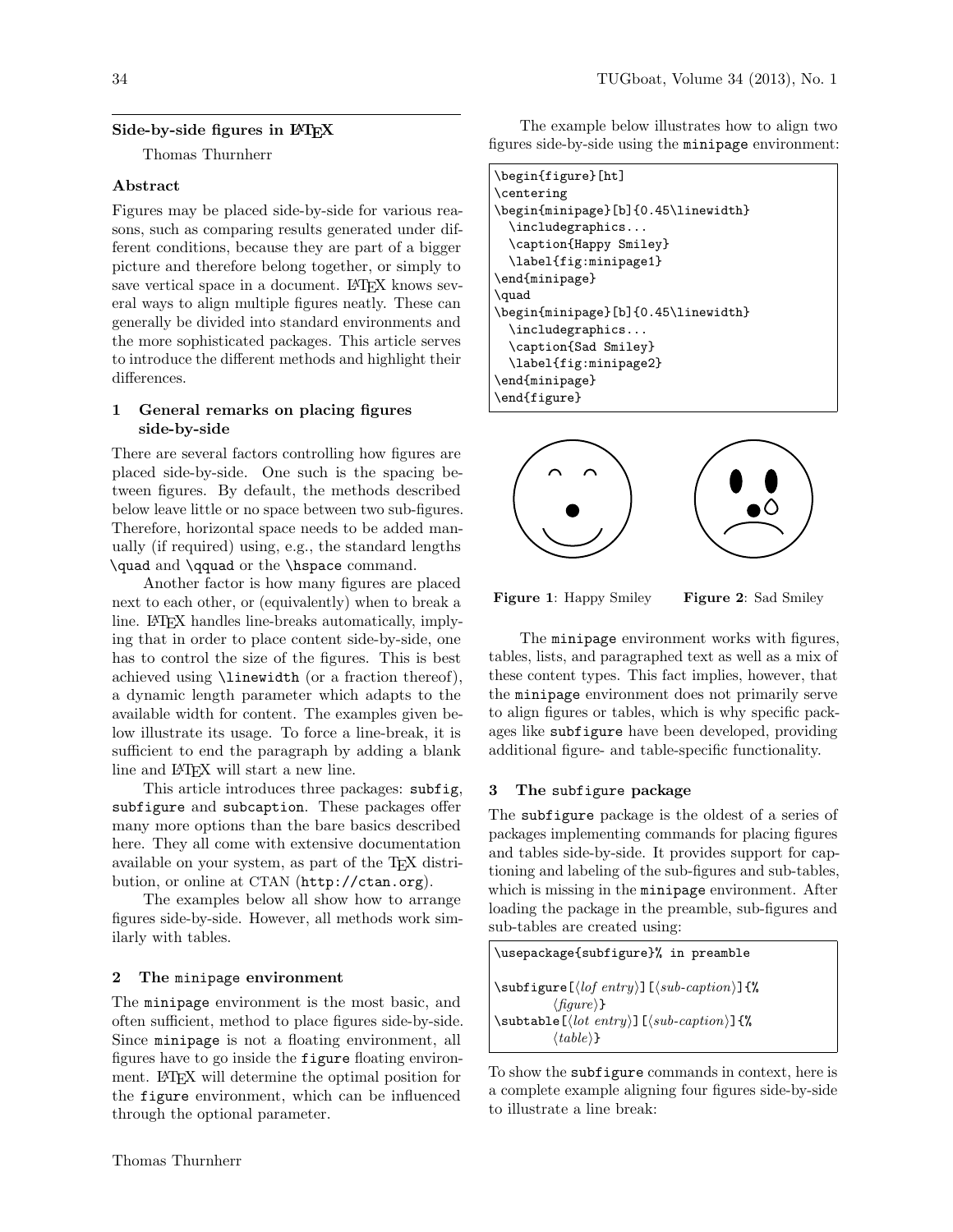```
\begin{figure}[ht]
\centering
\subfigure[Neutral Smiley]{%
  \includegraphics...
 \label{fig:subfigure1}}
\quad
\subfigure[Blush Smiley]{%
 \includegraphics...
  \label{fig:subfigure2}}
\subfigure[Sleepy Smiley]{%
 \includegraphics...
 \label{fig:subfigure3}}
\quad
\subfigure[Angry Smiley]{%
 \includegraphics...
```

```
\label{fig:subfigure4}}
%
\caption{Main figure caption}
\label{fig:figure}
\end{figure}
```


### 3.1 Labeling and referencing with subfigure

Labeling sub-figures can be done by placing a standard label inside the sub-figure command where the figure is loaded, as shown in the code above. For referencing, the package provides two commands: the standard **\ref**, and an additional **\subref** command. \ref produces the main figure and the sub-figure number (for example  $3(a)$ ), whereas **\subref** only produces the sub-figure number (for example (a)).

### 3.2 Adding sub-captions to the lists of figures and tables with subfigure

By default, sub-captions are not added to the list of figures (lof) and list of tables (lot). However, the package provides a simple solution to add them to the respective list by setting the value of the counter lofdepth, lotdepth respectively, to 2 (default: 1).

\setcounter{lofdepth}{2} \setcounter{lotdepth}{2}

### 3.3 hyperref and subfigure

The subfigure package supports using hyperref to link references and list entries with figures and sub-figures. However, when **\subref** is used, the link jumps to the main caption or sub-caption rather than the figure, which is not desirable. The packages need to be loaded in the correct order, with hyperref being last.

### 3.4 Deprecation of subfigure

The subfigure package was marked obsolete or deprecated as it was replaced by subfig. This means that the package is neither further developed nor maintained. However, conflicts and other potential issues are well documented and as long as this is kept in mind, nothing speaks against its usage.

### 4 The subfig package

The more recent subfig package was derived from subfigure. Therefore, the syntax is very similar, with one exception: It does not distinguish between figures and tables; both are produced by using the \subfloat command inside the desired environment.

```
\usepackage{subfig}% in preamble
\sub{subfloat}[\langle\textit{lof entry}\rangle]\lbrace\langle\textit{sub-caption}\rangle]\lbrace\%\langle \text{figure} \rangle}
\subfloat [\langle lot\>entry\rangle] [\langle sub-caption\rangle] {%
                \langle table \rangle
```
The code below shows the beginning and end of the second example using the subfig package (the output is identical, so is not reproduced). The only change is to use **\subfloat** instead of **\subfigure**.

```
\begin{figure}[ht]
\centering
\subfloat[Neutral Smiley]{%
 \includegraphics...
 \label{fig:subfig1}}
\quad
\subfloat[Blush Smiley]{%
  ...
\caption{Main figure caption}
```